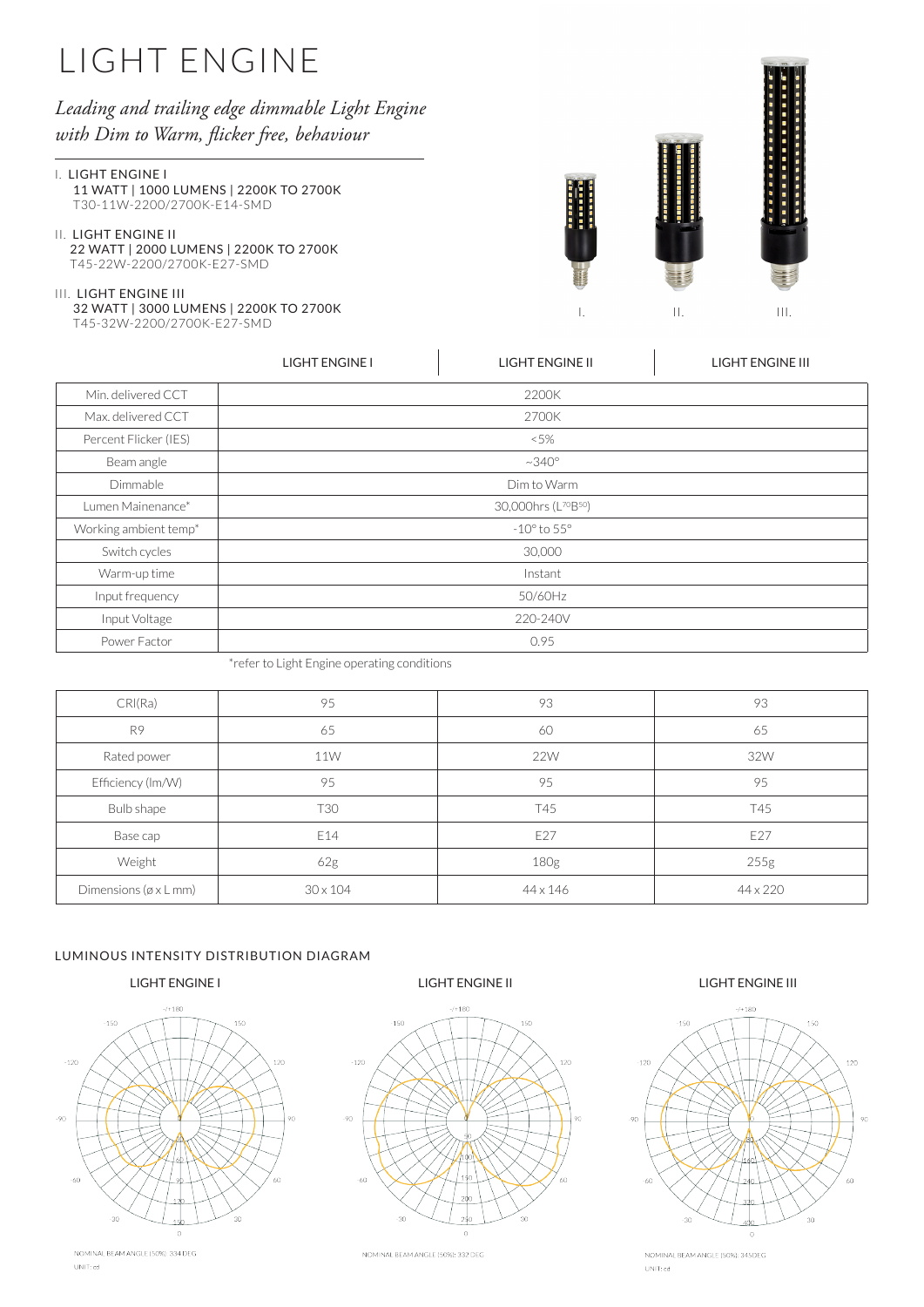

#### COLOUR QUALITY METRICS

Values measured at Ta25C with Light Engine III

| L5    |    |    |                |                |    |                |                |                |                |                |     |    |                 |                |                 |                 |
|-------|----|----|----------------|----------------|----|----------------|----------------|----------------|----------------|----------------|-----|----|-----------------|----------------|-----------------|-----------------|
|       | Ra | R1 | R <sub>2</sub> | R <sub>3</sub> | R4 | R <sub>5</sub> | R <sub>6</sub> | R <sub>7</sub> | R <sub>8</sub> | R <sub>9</sub> | R10 |    | R11   R12   R13 |                | R <sub>14</sub> | R <sub>15</sub> |
| 2700K | 95 | 95 | 98             | 98             | 95 | 96             | O <sub>7</sub> | 93             | 85             | 70             | 95  | 96 | 90              | 96             | 99              | 91              |
| 2200K | 94 | 96 | 99             |                | 95 | 96             | 95             | 90             | 81             | 62             | 98  | 97 | 92              | Q <sub>7</sub> | 99              | 90              |

#### IES TM30 COLOUR VECTOR GRAPHIC

This plot shows the average chromaticity shift for the samples within each of 16 hue bins. which are compiled out of the 99 IES TM-30 Color Evaluation Samples. The values are normalized so that the reference is a circle. Vector arrows indicate the direction and degree of the shift for each hue bin.

- Radial shift indicates an increase/decrease in saturation.
- Tangential shift indicates a shift in hue.
- Length of arrow indicates degree of shift.





Colour fidelity (Rf) 90<br>Colour Gamut (Rg) 102 Colour Gamut (Rg)

| 2200K (min power)                         |          |
|-------------------------------------------|----------|
| Colour fidelity (Rf)<br>Colour Gamut (Rg) | 89<br>99 |
|                                           |          |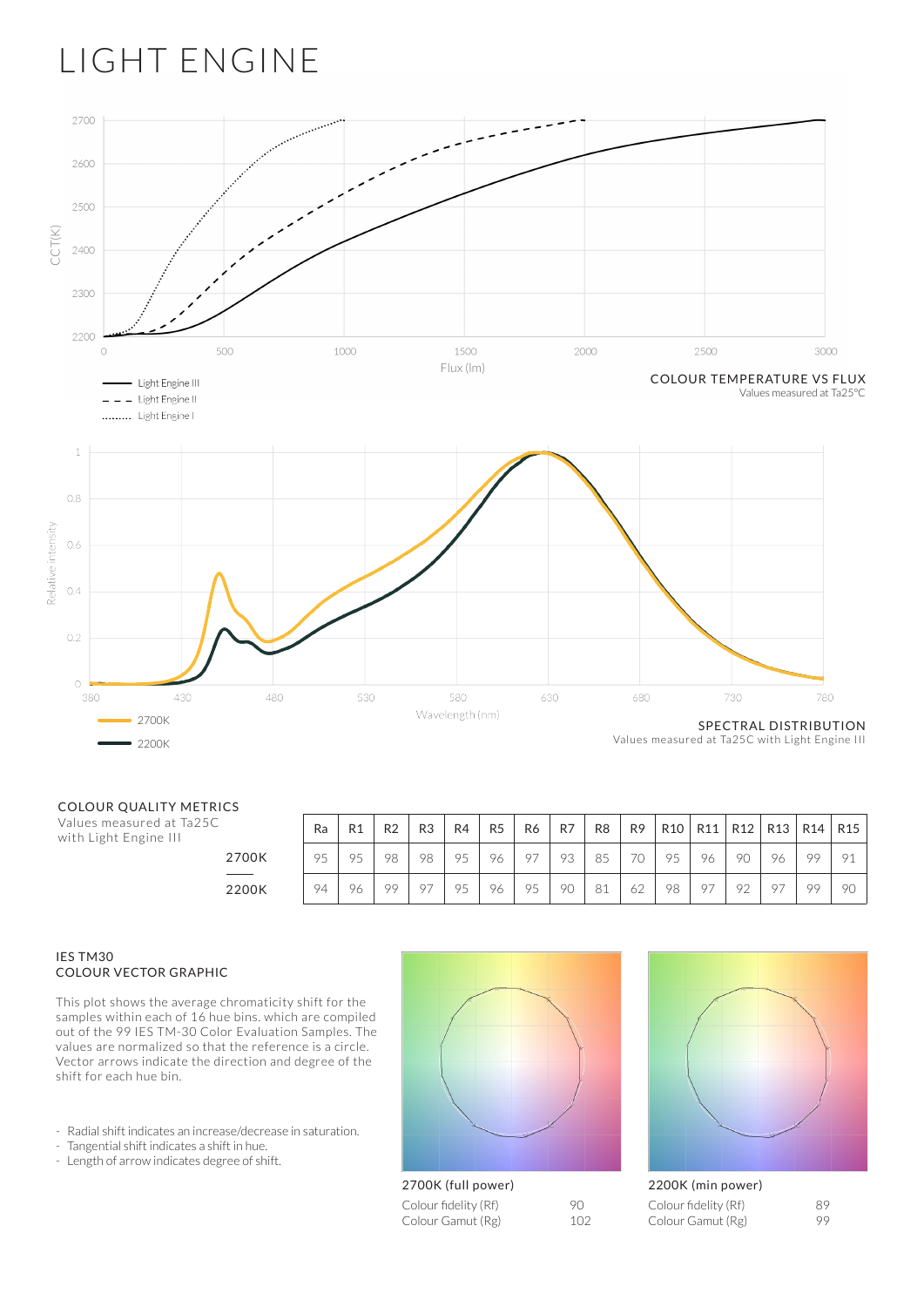## *Recommended Compatible Dimmers*

Bticino L4408N/L4410N/L4411N Busch-Jaeger- 6523U-102 Casambi - CBU-TED Dmax by Domintell - 420BLE Dmax by Domintell - 420SL Eltako- EUD61NPN-UC Eltako- EUD12NPN EPV - Dimmtronic M 1000/3.3

EPV - Dimmtronic PAB 315 Hamilton - LEDIT-B100 Kaoyi - KLD100EV1 Kaoyi - KLD100E4 Kaoyi - KLD 100EV-F Legrand - Universal Dimmer Lumex - L T1D450LSWE Lutron - RA2 Select

Osram - HTi DALI 315 Rako - RMT5OO Relco -ART 101 Relco- RTS 1 Relco - Snello Relco - RT81 Relco - Rondo Vadsbo - LD200

Vadsbo - VD300 Vadsbo - LDN200 Varilight - V-Pro Vimar -Eikon 20135.1/20136.1 Wandsworth-WLC IR1x150TD Zano - ZBARLED1000

## *In-situ Temperature Testing*

To achieve the best possible performance and ensure the full stated lifetime of the Light Engine, correct thermal design must be practised to ensure the maximum operating temperature of the LEDs and critical components is never exceeded. To ensure compliance it is recommended to undertake In-Situ Temperature Measurement Testing (ISTMT) on each luminaire.

ISTMT can be performed by applying a calibrated thermocouple to the indicated location (Tp) and measuring the maximum steady state temperature at Tp while it is operating in its designed position and or environment. Thermocouples should be bonded to Tp using thermally conductive glue, ideally with direct contact between the thermocouple and the heatsink. A steady state condition can be considered a temperature with less than ±3°C of variation over a 15min period.



### KEY POINTS FOR THERMAL TESTING

- Exceeding the maximum operating temperature of the product will damage the LEDs and internal components, leading to premature failure and voiding the product warranty.
- Maximum operating temperatures are stated in the table below.
- Measure the temperature at the indicated location (Tp).
- Use calibrated thermocouples, bonded directly onto Tp using appropriate thermally conductive glue.
- Perform the test in its designed position and or environment.
- Record the maximum steady state temperature as defined above.

### RECOMMENDATIONS FOR CORRECT THERMAL DESIGN

- Adequate airflow around the light engine.
- Not clustering engines close together, minimum distance 10cm.
- Keep away from flammable objects or surfaces.
- Follow recommended enclosure sizes below.

Alternatively, these tests can be performed by an ISTMT certified laboratory.

|                                                  | LIGHT ENGINE I | LIGHT ENGINE II | LIGHT ENGINE III |
|--------------------------------------------------|----------------|-----------------|------------------|
| TEMPERATURE AT TEST POINT $T_p$ MUST NOT EXCEED: | 110°C          | 105°C           | 95°C             |